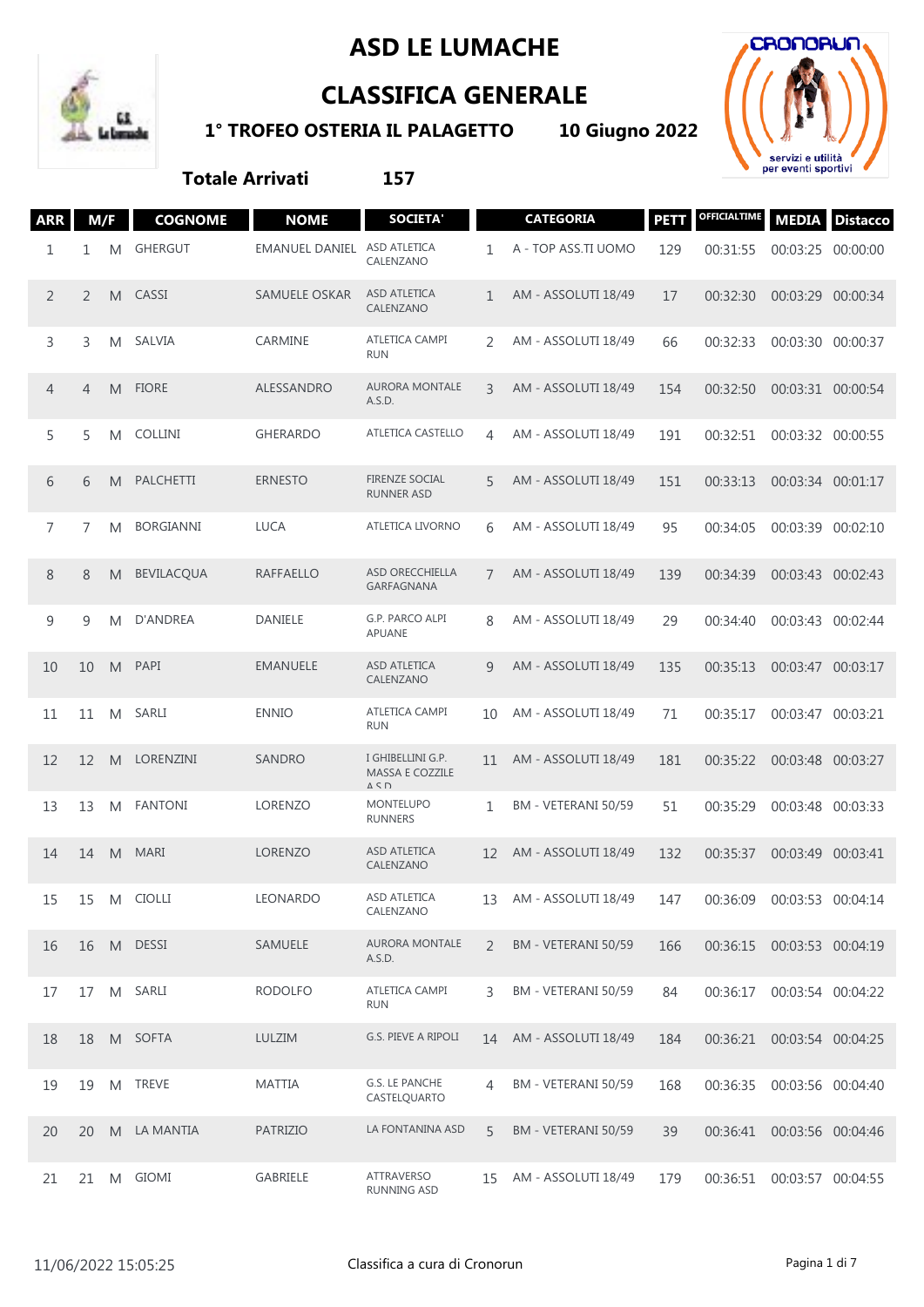| <b>ARR</b> | M/F          |   | <b>COGNOME</b>       | <b>NOME</b>      | <b>SOCIETA'</b>                     |    | <b>CATEGORIA</b>          | <b>PETT</b> | OFFICIALTIME | <b>MEDIA</b>      | <b>Distacco</b> |
|------------|--------------|---|----------------------|------------------|-------------------------------------|----|---------------------------|-------------|--------------|-------------------|-----------------|
| 22         | 22           | M | <b>DREONI</b>        | <b>MARCO</b>     | ASD ATLETICA<br>CALENZANO           | 16 | AM - ASSOLUTI 18/49       | 125         | 00:36:51     | 00:03:57 00:04:55 |                 |
| 23         | 23           | M | VINATTIERI           | <b>ALESSIO</b>   | ATLETICA SIGNA                      | 6  | BM - VETERANI 50/59       | 34          | 00:36:57     | 00:03:58          | 00:05:01        |
| 24         | 24           | M | <b>PAOLI</b>         | ALESSANDRO       | ATLETICA SIGNA                      | 7  | BM - VETERANI 50/59       | 155         | 00:37:10     | 00:03:59          | 00:05:14        |
| 25         | 25           | M | LA GRECA             | <b>ENZO</b>      | <b>AURORA MONTALE</b><br>A.S.D.     | 8  | BM - VETERANI 50/59       | 163         | 00:37:12     | 00:04:00          | 00:05:16        |
| 26         | 26           | M | <b>INNOCENTI</b>     | <b>ANDREA</b>    | G.P. PARCO ALPI<br>APUANE           | 9  | BM - VETERANI 50/59       | 44          | 00:37:15     | 00:04:00          | 00:05:19        |
| 27         | 27           | M | <b>GONFIANTINI</b>   | <b>FEDERICO</b>  | <b>G.P.PARCO ALPI</b><br>APUANE     | 10 | BM - VETERANI 50/59       | 43          | 00:37:20     | 00:04:00          | 00:05:25        |
| 28         | 28           | M | <b>ROSI</b>          | <b>ROBERTO</b>   | ATLETICA CAMPI<br><b>RUN</b>        | 11 | BM - VETERANI 50/59       | 72          | 00:37:31     | 00:04:02 00:05:35 |                 |
| 29         | 29           | M | TRENTANOVE           | LORENZO          | <b>GS IL FIORINO</b>                | 12 | BM - VETERANI 50/59       | 86          | 00:37:43     | 00:04:03          | 00:05:47        |
| 30         | 30           | M | PIEROTTI             | <b>MAURIZIO</b>  | <b>ASD LUCCA</b><br><b>MARATHON</b> | 17 | AM - ASSOLUTI 18/49       | 175         | 00:37:46     | 00:04:03          | 00:05:51        |
| 31         | 31           | M | <b>MIGLIORI</b>      | <b>FABRIZIO</b>  | A.S.D. ATLETICA<br><b>PRATO</b>     | 13 | BM - VETERANI 50/59       | 19          | 00:38:00     | 00:04:05          | 00:06:04        |
| 32         | 32           | M | <b>MOCCIARO</b>      | ALESSANDRO       | <b>ATLETICA</b><br>CORRIFERRARA     | 18 | AM - ASSOLUTI 18/49       | 170         | 00:38:19     | 00:04:07          | 00:06:23        |
| 33         | 33           | M | <b>DECARIA</b>       | <b>EMANUELE</b>  | ASCD SILVANO FEDI                   | 19 | AM - ASSOLUTI 18/49       | 27          | 00:38:25     | 00:04:07 00:06:29 |                 |
| 34         | 34           | M | <b>BASAGNI</b>       | <b>MARCO</b>     | ASD ATLETICA<br>CALENZANO           | 20 | AM - ASSOLUTI 18/49       | 113         | 00:38:26     | 00:04:07          | 00:06:30        |
| 35         | 35           | M | <b>CAINI</b>         | <b>MARCO</b>     | <b>SEVEN LIFE</b>                   | 21 | AM - ASSOLUTI 18/49       | 57          | 00:38:28     | 00:04:08 00:06:32 |                 |
| 36         | 36           | M | <b>CECCHERINI</b>    | <b>LORENZO</b>   | ASD ATLETICA<br>CALENZANO           | 14 | BM - VETERANI 50/59       | 123         | 00:38:30     | 00:04:08 00:06:34 |                 |
| 37         | 37           |   | M CUPOLO             | <b>ROCCO</b>     | G.P.PARCO ALPI<br>APUANE            | 1  | $CM - ARGENTO > 60$       | 21          | 00:38:44     | 00:04:09 00:06:49 |                 |
| 38         | 38           | M | <b>BESSI</b>         | <b>ROBERTO</b>   | ASD ATLETICA<br>CALENZANO           | 15 | BM - VETERANI 50/59       | 114         | 00:38:58     | 00:04:11 00:07:03 |                 |
| 39         | 39           | M | <b>DEGLI ESPOSTI</b> | <b>UMBERTO</b>   | POL. RODOLFO<br><b>BOSCHI</b>       | 22 | AM - ASSOLUTI 18/49       | 159         | 00:39:01     | 00:04:11 00:07:06 |                 |
| 40         | 40           | M | <b>CIULLA</b>        | <b>MATTEO</b>    | <b>ATLETICA CAMPI</b><br><b>RUN</b> | 16 | BM - VETERANI 50/59       | 65          | 00:39:10     | 00:04:12 00:07:14 |                 |
| 41         | 41           |   | M SCALZO             | <b>ANTONIO</b>   | G.S. VALDELSA<br>RUNNERS A.S.D.     | 17 | BM - VETERANI 50/59       | 92          | 00:39:12     | 00:04:12 00:07:17 |                 |
| 42         | 42           | M | <b>GUIDOTTI</b>      | <b>RAUL</b>      | <b>ASD ATLETICA</b><br>CALENZANO    | 18 | BM - VETERANI 50/59       | 131         | 00:39:39     | 00:04:15 00:07:43 |                 |
| 43         | 43           | M | PETRILLO             | <b>ANTONIO</b>   | A.S.D. PODISTICA<br>NARNALI         | 2  | $CM - ARGENTO > 60$       | 180         | 00:39:44     | 00:04:16 00:07:48 |                 |
| 44         | 44           | M | <b>CHAPLIN</b>       | <b>TIMOTHY</b>   | ISOLOTTO A.P.D.                     | 19 | BM - VETERANI 50/59       | 153         | 00:39:52     | 00:04:17 00:07:56 |                 |
| 45         | $\mathbf{1}$ | F | CARTOPASSI           | <b>FRANCESCA</b> | ATLETICA CAMPI<br><b>RUN</b>        | 1  | <b>B-TOP ASS.TI DONNA</b> | 73          | 00:39:59     | 00:04:18 00:08:04 |                 |
| 46         | 45           | M | <b>CIAMPI</b>        | <b>FRANCESCO</b> | IL PONTE<br>SCANDICCI               | 23 | AM - ASSOLUTI 18/49       | 108         | 00:40:03     | 00:04:18 00:08:08 |                 |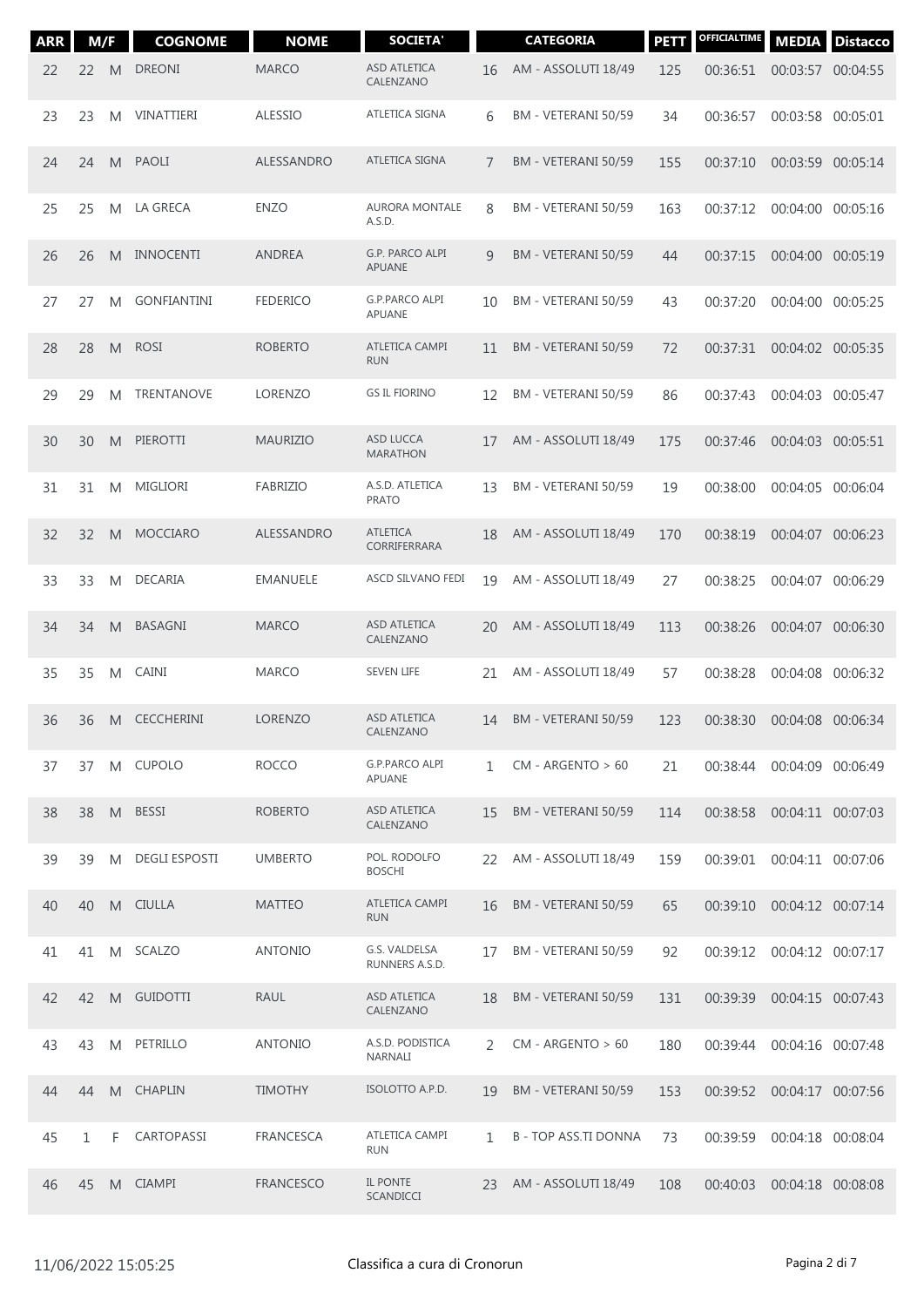| <b>ARR</b> | M/F |                | <b>COGNOME</b>      | <b>NOME</b>                           | <b>SOCIETA'</b>                    |                | <b>CATEGORIA</b>         | <b>PETT</b> | OFFICIALTIME | <b>MEDIA</b>      | <b>Distacco</b> |
|------------|-----|----------------|---------------------|---------------------------------------|------------------------------------|----------------|--------------------------|-------------|--------------|-------------------|-----------------|
| 47         | 46  | M              | PULCINELLI          | <b>MARCO</b>                          | G.S. VALDELSA<br>RUNNERS A.S.D.    | 24             | AM - ASSOLUTI 18/49      | 91          | 00:40:10     | 00:04:19 00:08:14 |                 |
| 48         | 47  | M              | PAGNI               | <b>SIMONE</b>                         | <b>RUNCARD</b>                     | 25             | AM - ASSOLUTI 18/49      | 162         | 00:40:24     | 00:04:20 00:08:28 |                 |
| 49         | 48  | M              | LOMBARDI            | <b>GIUSEPPE</b>                       | ASD ATLETICA<br><b>PRATO</b>       | 20             | BM - VETERANI 50/59      | 177         | 00:40:29     | 00:04:21 00:08:33 |                 |
| 50         | 49  | M              | RAMALLI             | <b>MATTEO</b>                         | ASD ATLETICA<br>CALENZANO          | 26             | AM - ASSOLUTI 18/49      | 140         | 00:40:32     | 00:04:21 00:08:36 |                 |
| 51         | 50  | M              | COSTANTINO          | <b>FRANCESCO</b>                      | <b>AURORA MONTALE</b><br>A.S.D.    | 27             | AM - ASSOLUTI 18/49      | 167         | 00:40:41     | 00:04:22 00:08:46 |                 |
| 52         | 51  | M              | <b>VISANI</b>       | <b>ALBERTO</b>                        | <b>GS IL FIORINO</b>               | 28             | AM - ASSOLUTI 18/49      | 88          | 00:40:45     | 00:04:22 00:08:49 |                 |
| 53         | 52  | M              | PIERAZZUOLI         | <b>MARCO</b>                          | <b>GS MAIANO</b>                   | 29             | AM - ASSOLUTI 18/49      | 49          | 00:40:50     | 00:04:23 00:08:55 |                 |
| 54         | 2   | F              | <b>ABBATANTUONO</b> | <b>GIADA</b>                          | <b>G.P.PARCO ALPI</b><br>APUANE    | $\mathbf{1}$   | AF - ASS. DONNE<br>18/49 | 18          | 00:40:53     | 00:04:23 00:08:58 |                 |
| 55         | 3   | F              | <b>GHIARDI</b>      | <b>CATIA</b>                          | G.P. PARCO ALPI<br>APUANE          | $\mathbf{1}$   | BF - VET DONNE 50/59     | 37          | 00:41:00     | 00:04:24 00:09:04 |                 |
| 56         | 53  | M              | <b>MIGLIORINI</b>   | <b>FRANCESCO</b><br><b>MIGLIORINI</b> | POLISPORTIVA I'<br><b>GIGLIO</b>   | 30             | AM - ASSOLUTI 18/49      | 41          | 00:41:08     | 00:04:25 00:09:13 |                 |
| 57         | 54  | M              | COVARELLI           | <b>MAURO</b>                          |                                    | 3              | $CM - ARGENTO > 60$      | 31          | 00:41:15     | 00:04:26 00:09:20 |                 |
| 58         | 55  | M              | <b>BERTI</b>        | <b>EMANUELE</b>                       | ASD MONTECATINI<br><b>MARATHON</b> | 31             | AM - ASSOLUTI 18/49      | 103         | 00:41:23     | 00:04:27 00:09:28 |                 |
| 59         | 4   | F              | <b>TEACU</b>        | ELENA FLAVIA                          | PINOCCHIO SPORT                    | 2              | AF - ASS. DONNE<br>18/49 | 144         | 00:41:31     | 00:04:27          | 00:09:35        |
| 60         | 56  | M              | <b>CECCONI</b>      | <b>RICCARDO</b>                       | <b>ASCD SILVANO FEDI</b>           | $\overline{4}$ | $CM - ARGENTO > 60$      | 176         | 00:41:32     | 00:04:27 00:09:36 |                 |
| 61         | 57  | M              | <b>ROSAI</b>        | <b>FRANCESCO</b>                      | <b>GS IL FIORINO</b>               | 21             | BM - VETERANI 50/59      | 83          | 00:41:35     | 00:04:28 00:09:40 |                 |
| 62         | 58  |                | M PACINI            | <b>SIMONE</b>                         | LIBERO                             | 32             | AM - ASSOLUTI 18/49      | 11          | 00:41:50     | 00:04:29 00:09:54 |                 |
| 63         | 59  | M              | COLLETTI            | CALOGERO                              | ATLETICA CAMPI<br><b>RUN</b>       | 22             | BM - VETERANI 50/59      | 60          | 00:41:56     | 00:04:30 00:10:00 |                 |
| 64         | 5   | F              | <b>PRETOTTO</b>     | <b>MARTA</b>                          | G.S. LE PANCHE<br>CASTELQUARTO     | 3              | AF - ASS. DONNE<br>18/49 | 189         | 00:42:13     | 00:04:32 00:10:18 |                 |
| 65         | 60  | M              | LUCATUORTO          | <b>MATTIA</b>                         | LIBERO                             | 33             | AM - ASSOLUTI 18/49      | 115         | 00:42:18     | 00:04:32 00:10:22 |                 |
| 66         | 61  | M <sub>1</sub> | SORINI              | <b>GIACOMO</b>                        | A.S.D. MARCIATORI<br>ANTRACCOLI    | 34             | AM - ASSOLUTI 18/49      | 182         | 00:42:30     | 00:04:34 00:10:34 |                 |
| 67         | 62  | M              | SARTI               | <b>MARCO</b>                          | ASD ATLETICA<br>CALENZANO          | 23             | BM - VETERANI 50/59      | 142         | 00:42:33     | 00:04:34 00:10:37 |                 |
| 68         | 63  | M              | <b>ROMANO</b>       | CARMINE                               | ASD ATLETICA<br><b>PRATO</b>       | 5              | $CM - ARGENTO > 60$      | 93          | 00:42:45     | 00:04:35 00:10:50 |                 |
| 69         | 6   | F              | <b>CECCONI</b>      | VALENTINA                             | ATLETICA SIGNA                     | 4              | AF - ASS. DONNE<br>18/49 | 89          | 00:42:51     | 00:04:36 00:10:55 |                 |
| 70         | 64  | M              | <b>MACALUSO</b>     | <b>BARTOLO</b>                        | PODISTICA VAL DI<br>PESA           | 24             | BM - VETERANI 50/59      | 100         | 00:42:56     | 00:04:37 00:11:00 |                 |
| 71         | 65  | M              | VALENTI             | <b>MAURIZIO</b>                       | <b>GS IL FIORINO</b>               | 25             | BM - VETERANI 50/59      | 87          | 00:43:09     | 00:04:38 00:11:13 |                 |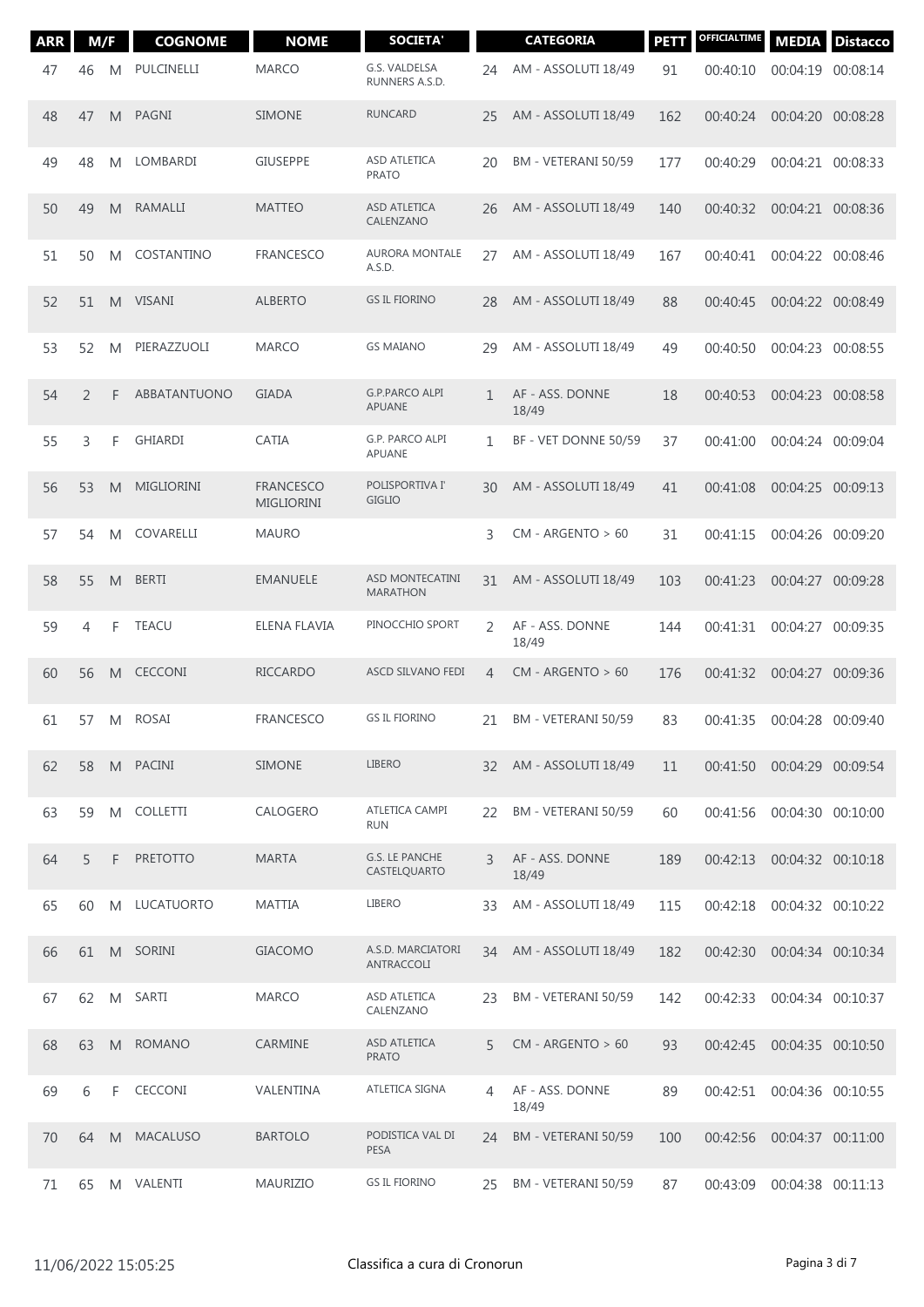| <b>ARR</b> | M/F |   | <b>COGNOME</b>   | <b>NOME</b>         | <b>SOCIETA'</b>                                                           |                | <b>CATEGORIA</b>         | <b>PETT</b> | <b>OFFICIALTIME</b> | <b>MEDIA</b>      | <b>Distacco</b> |
|------------|-----|---|------------------|---------------------|---------------------------------------------------------------------------|----------------|--------------------------|-------------|---------------------|-------------------|-----------------|
| 72         | 66  | M | <b>MUGLIA</b>    | <b>DANIELE</b>      | <b>GS IL FIORINO</b>                                                      | 26             | BM - VETERANI 50/59      | 80          | 00:43:09            | 00:04:38 00:11:13 |                 |
| 73         | 67  | M | <b>BACCANI</b>   | <b>CRISTIAN</b>     | <b>ASD ATLETICA</b><br>CALENZANO                                          | 35             | AM - ASSOLUTI 18/49      | 111         | 00:43:11            | 00:04:38          | 00:11:15        |
| 74         | 68  | M | <b>PAGLI</b>     | ALESSANDRO          | ASD 29 MARTIRI                                                            | 36             | AM - ASSOLUTI 18/49      | 38          | 00:43:12            | 00:04:38 00:11:16 |                 |
| 75         | 69  | M | <b>GORI</b>      | <b>ALESSIO</b>      | ASD 29 MARTIRI                                                            | 37             | AM - ASSOLUTI 18/49      | 28          | 00:43:12            | 00:04:38 00:11:16 |                 |
| 76         | 7   | F | <b>PALUMBO</b>   | <b>GRAZIANA</b>     | ASCD SILVANO FEDI                                                         | 5              | AF - ASS. DONNE<br>18/49 | 105         | 00:43:17            | 00:04:39 00:11:21 |                 |
| 77         | 70  | M | BALLERINI        | <b>CLAUDIO</b>      | <b>GS IL FIORINO</b>                                                      | 27             | BM - VETERANI 50/59      | 77          | 00:43:21            | 00:04:39          | 00:11:25        |
| 78         | 71  | M | PAPERETTI        | <b>RICCARDO</b>     | G.S. LE PANCHE<br>CASTELQUARTO                                            | 6              | $CM - ARGENTO > 60$      | 188         | 00:43:25            | 00:04:40 00:11:29 |                 |
| 79         | 72  | M | CANNEORI         | <b>TIZIANO</b>      | ATLETICA CAMPI<br><b>RUN</b>                                              | 38             | AM - ASSOLUTI 18/49      | 158         | 00:43:34            | 00:04:41 00:11:38 |                 |
| 80         | 73  | M | DE SANTIS        | <b>GIANFRANCO</b>   | <b>G.P.PARCO ALPI</b><br>APUANE                                           | 28             | BM - VETERANI 50/59      | 190         | 00:43:36            | 00:04:41 00:11:41 |                 |
| 81         | 74  | M | PASI             | <b>MARCO</b>        | <b>GS IL FIORINO</b>                                                      | 29             | BM - VETERANI 50/59      | 81          | 00:44:00            | 00:04:43 00:12:04 |                 |
| 82         | 75  | M | <b>AGOSTINI</b>  | <b>LUCIO</b>        | ASCD SILVANO FEDI                                                         | $\overline{7}$ | $CM - ARGENTO > 60$      | 193         | 00:44:07            | 00:04:44 00:12:11 |                 |
| 83         | 76  | M | <b>ZOPPI</b>     | <b>ANDREA</b>       | ASD ATLETICA<br>CALENZANO                                                 | 39             | AM - ASSOLUTI 18/49      | 146         | 00:44:12            | 00:04:45 00:12:16 |                 |
| 84         | 77  | M | <b>SAPIA</b>     | <b>MARCO</b>        | <b>ASD PRATO</b><br>PROMOZIONE                                            | 40             | AM - ASSOLUTI 18/49      | 12          | 00:44:13            | 00:04:45 00:12:18 |                 |
| 85         | 8   | F | VANNINI          | <b>FEDERICA</b>     | <b>ATLETICA CASTELLO</b>                                                  | 6              | AF - ASS. DONNE<br>18/49 | 56          | 00:44:16            | 00:04:45 00:12:20 |                 |
| 86         | 78  |   | M GORI           | <b>CLAUDIO</b>      | ASCD SILVANO FEDI                                                         | 8              | $CM - ARGENTO > 60$      | 152         | 00:44:28            | 00:04:46 00:12:32 |                 |
| 87         | 9   | F | <b>GAMBONE</b>   | ALESSIA             | ASD ATLETICA<br>CALENZANO                                                 | 7              | AF - ASS. DONNE<br>18/49 | 128         | 00:44:29            | 00:04:47 00:12:34 |                 |
| 88         | 79  | M | CANGIOLI         | <b>LEONARDO</b>     | <b>RUNCARD</b>                                                            | 41             | AM - ASSOLUTI 18/49      | 23          | 00:44:33            | 00:04:47 00:12:37 |                 |
| 89         | 10  | F | COLANTUONO       | <b>DEBORA</b>       | IL PONTE<br>SCANDICCI                                                     | 8              | AF - ASS. DONNE<br>18/49 | 109         | 00:44:33            | 00:04:47 00:12:38 |                 |
| 90         | 80  | M | CAMAIORA         | <b>ACHILE IVANO</b> | POLISPORTIVA<br><b>MADONNETTA</b>                                         | $\mathsf{Q}$   | $CM - ARGENTO > 60$      | 25          | 00:44:41            | 00:04:48 00:12:46 |                 |
| 91         | 81  | M | PIERANTI         | ALESSANDRO          | <b>GS IL FIORINO</b>                                                      | 30             | BM - VETERANI 50/59      | 82          | 00:44:43            | 00:04:48 00:12:48 |                 |
| 92         | 82  |   | M ALIANI         | <b>RICCARDO</b>     | <b>OLIMPIA TEAM</b><br><b>RUNNING</b><br>$\cap$ $\Delta$ I FNIZANI $\cap$ | 31             | BM - VETERANI 50/59      | 55          | 00:44:56            | 00:04:49 00:13:01 |                 |
| 93         | 83  | M | CHELINI          | <b>TOMMASO</b>      | ASD ATLETICA<br>CALENZANO                                                 | 32             | BM - VETERANI 50/59      | 124         | 00:44:57            | 00:04:50 00:13:01 |                 |
| 94         | 84  | M | REALI            | <b>SAURO</b>        | A.S.D. PODISTICA<br><b>NARNALI</b>                                        | 10             | $CM - ARGENTO > 60$      | 174         | 00:45:00            | 00:04:50 00:13:05 |                 |
| 95         | 85  | M | <b>GALEOTTI</b>  | <b>FRANCESCO</b>    | ASD ATLETICA<br>CALENZANO                                                 | 42             | AM - ASSOLUTI 18/49      | 126         | 00:45:09            | 00:04:51 00:13:13 |                 |
| 96         | 86  | M | <b>INNOCENTI</b> | <b>FAUSTO</b>       | <b>PODISTICA</b><br>QUARRATA                                              | 33             | BM - VETERANI 50/59      | 10          | 00:45:22            | 00:04:52 00:13:26 |                 |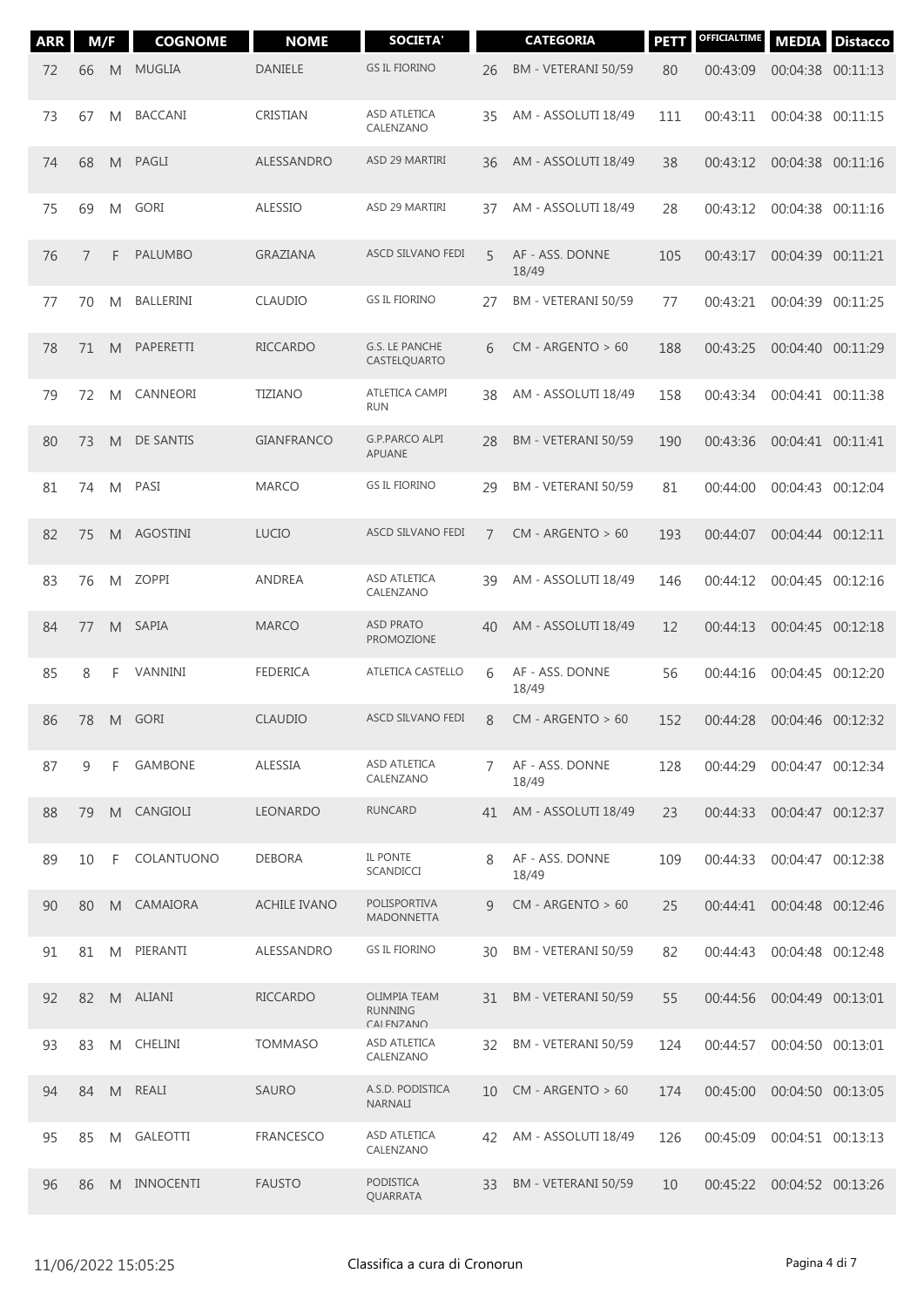| <b>ARR</b> | M/F                  |   | <b>COGNOME</b>   | <b>NOME</b>                       | <b>SOCIETA'</b>                                                                          |    | <b>CATEGORIA</b>         | <b>PETT</b> | <b>OFFICIALTIME</b> | <b>MEDIA</b>      | <b>Distacco</b> |
|------------|----------------------|---|------------------|-----------------------------------|------------------------------------------------------------------------------------------|----|--------------------------|-------------|---------------------|-------------------|-----------------|
| 97         | 87                   | M | DEIANA           | <b>MORENO</b>                     | A.S.D. PODISTICA<br>MEDICEA                                                              | 11 | $CM - ARGENTO > 60$      | 192         | 00:45:22            | 00:04:52 00:13:26 |                 |
| 98         | 88                   | M | <b>NINCHERI</b>  | <b>MARCO</b>                      | <b>CAI XXV APRILE</b>                                                                    | 43 | AM - ASSOLUTI 18/49      | 98          | 00:45:24            | 00:04:52 00:13:28 |                 |
| 99         | 89                   | M | <b>BULLETTI</b>  | <b>ALESSIO</b>                    | ASD ATLETICA<br><b>PRATO</b>                                                             | 44 | AM - ASSOLUTI 18/49      | 106         | 00:45:27            | 00:04:53 00:13:32 |                 |
| 100        | 90                   | M | MAZARA           | <b>GIUSEPPE</b>                   | ASD ATLETICA<br>CALENZANO                                                                | 12 | $CM - ARGENTO > 60$      | 133         | 00:45:28            | 00:04:53 00:13:32 |                 |
| 101        | 91                   | M | CECCARELLI       | <b>LUCA</b>                       | POL. RODOLFO<br><b>BOSCHI</b>                                                            | 45 | AM - ASSOLUTI 18/49      | 171         | 00:45:42            | 00:04:54 00:13:46 |                 |
| 102        | 11                   | F | <b>SECCI</b>     | <b>GIANFRANCA</b><br><b>SECCI</b> | ASD ORECCHIELLA<br>GARFAGNANA                                                            | 9  | AF - ASS. DONNE<br>18/49 | 33          | 00:45:44            | 00:04:55 00:13:49 |                 |
| 103        | 92                   | M | CONSOLI          | MASSIMILIANO                      | LIBERO                                                                                   | 46 | AM - ASSOLUTI 18/49      | 24          | 00:45:44            | 00:04:55 00:13:49 |                 |
| 104        | 93                   | M | <b>MUGNAIONI</b> | <b>FABIO</b>                      | <b>ATLETICA CAMPI</b><br><b>RUN</b>                                                      | 47 | AM - ASSOLUTI 18/49      | 74          | 00:45:46            | 00:04:55 00:13:50 |                 |
| 105        | 94                   | M | BALDAZZI         | <b>DAVIDE</b>                     | ATLETICA CAMPI<br><b>RUN</b>                                                             | 34 | BM - VETERANI 50/59      | 62          | 00:45:46            | 00:04:55 00:13:51 |                 |
| 106        | 95                   | M | <b>MORREALE</b>  | <b>MAURIZIO</b>                   | ATLETICA CAMPI<br><b>RUN</b>                                                             | 35 | BM - VETERANI 50/59      | 64          | 00:45:48            | 00:04:55 00:13:53 |                 |
| 107        | 96                   | M | SOTTILE          | GIUSEPPE SOTTILE G.S. VALDELSA    | RUNNERS A.S.D.                                                                           | 13 | $CM - ARGENTO > 60$      | 90          | 00:45:49            | 00:04:55 00:13:53 |                 |
| 108        | 97                   | M | <b>ROSSI</b>     | <b>FRANCO</b>                     | ATLETICA CAMPI<br><b>RUN</b>                                                             | 14 | $CM - ARGENTO > 60$      | 69          | 00:45:50            | 00:04:55 00:13:54 |                 |
| 109        | 98                   | M | <b>RAMUNDO</b>   | <b>FEDERICO</b>                   | ASD ATLETICA<br><b>PRATO</b>                                                             | 48 | AM - ASSOLUTI 18/49      | 46          | 00:45:55            | 00:04:56 00:14:00 |                 |
| 110        | 99                   | M | <b>BRASCHI</b>   | <b>ANDREA</b>                     | <b>GS IL FIORINO</b>                                                                     | 15 | $CM - ARGENTO > 60$      | 78          | 00:46:14            | 00:04:58 00:14:19 |                 |
| 111        | 10<br>$\mathbf 0$    | M | MARTELLI         | <b>GIANFRANCO</b>                 | ASD RUNNERS<br>BARBERINO                                                                 | 1  | $DM - ORO > 70$          | 122         | 00:46:16            | 00:04:58 00:14:20 |                 |
| 112        | 10<br>$\mathbf 1$    | M | CASTELLI         | <b>MARCO</b>                      | <b>ATLETICA</b><br>SANGIOVANNESE<br>1967                                                 | 49 | AM - ASSOLUTI 18/49      | 164         | 00:46:18            | 00:04:58 00:14:22 |                 |
| 113        | 12                   | F | PETRINI          | <b>NATALIA</b>                    | ASD ATLETICA<br>CALENZANO                                                                | 10 | AF - ASS. DONNE<br>18/49 | 137         | 00:46:24            | 00:04:59 00:14:28 |                 |
| 114        | 10<br>$\overline{2}$ | M | <b>BERNOCCHI</b> | ALESSANDRO                        | ASD MISERICORDIA<br><b>GRIGNANO</b>                                                      | 50 | AM - ASSOLUTI 18/49      | 101         | 00:46:32            | 00:05:00 00:14:36 |                 |
| 115        | 10<br>3              | M | FANTI            | <b>MARCO</b>                      | ASD GP LA STANCA                                                                         | 16 | $CM - ARGENTO > 60$      | 97          | 00:46:41            | 00:05:01 00:14:46 |                 |
| 116        | 10<br>$\overline{4}$ | M | SANTONI          | <b>LEONARDO</b>                   | <b>GS IL FIORINO</b>                                                                     | 36 | BM - VETERANI 50/59      | 85          | 00:46:43            | 00:05:01 00:14:47 |                 |
| 117        | 10<br>5              | M | <b>MADDIO</b>    | <b>DAVIDE</b>                     | ATLETICA CAMPI<br><b>RUN</b>                                                             | 51 | AM - ASSOLUTI 18/49      | 160         | 00:46:46            | 00:05:01 00:14:50 |                 |
| 118        | 13                   | F | SESTAIONI        | <b>FRANCESCA</b>                  | ASD ATLETICA<br>CALENZANO                                                                | 11 | AF - ASS. DONNE<br>18/49 | 143         | 00:46:49            | 00:05:02 00:14:53 |                 |
| 119        | 10<br>6              | M | SESTAIONI        | <b>STEFANO</b>                    | ASD ATLETICA<br>CALENZANO                                                                | 37 | BM - VETERANI 50/59      | 145         | 00:46:53            | 00:05:02 00:14:57 |                 |
| 120        | 14                   | F | CANDELORO        | SANDRA                            | <b>OLIMPIA TEAM</b><br><b>RUNNING</b><br>$\cap$ $\Delta$ I FNI $\cap$ $\Delta$ NI $\cap$ | 12 | AF - ASS. DONNE<br>18/49 | 75          | 00:47:03            | 00:05:03 00:15:07 |                 |
| 121        | 10<br>$\overline{7}$ | M | <b>BORGIA</b>    | <b>FABIO</b>                      | ASCD SILVANO FEDI                                                                        | 52 | AM - ASSOLUTI 18/49      | 194         | 00:47:41            | 00:05:07 00:15:45 |                 |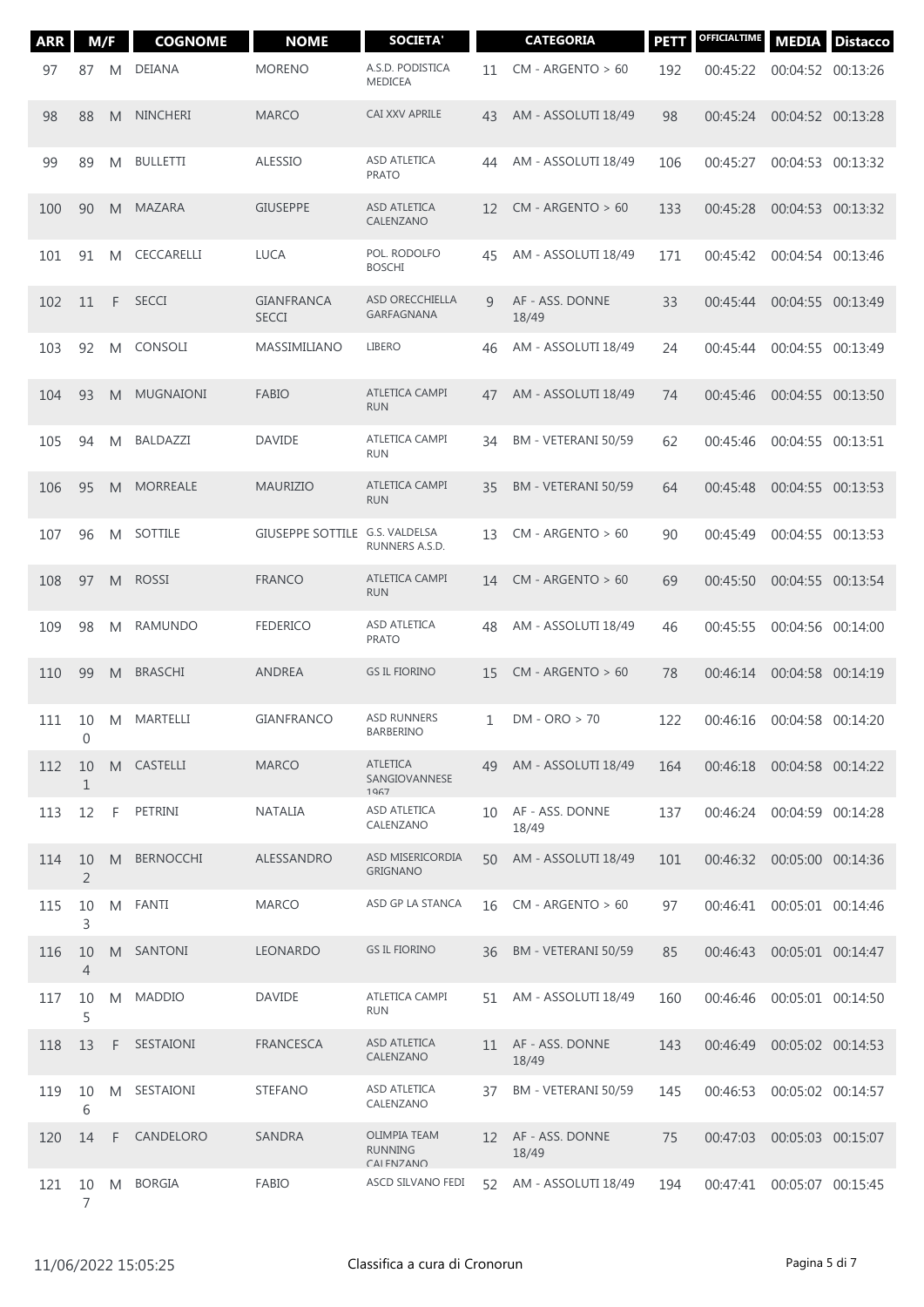| <b>ARR</b> | M/F                    |    | <b>COGNOME</b>   | <b>NOME</b>                       | <b>SOCIETA'</b>                                                                          |                | <b>CATEGORIA</b>         | <b>PETT</b> | <b>OFFICIALTIME</b> | <b>MEDIA</b>               | <b>Distacco</b> |
|------------|------------------------|----|------------------|-----------------------------------|------------------------------------------------------------------------------------------|----------------|--------------------------|-------------|---------------------|----------------------------|-----------------|
| 122        | 10<br>8                | M  | CAVACIOCCHI      | <b>RICCARDO</b>                   | <b>ASD ATLETICA</b><br>CALENZANO                                                         | 38             | BM - VETERANI 50/59      | 121         | 00:48:02            | 00:05:09 00:16:07          |                 |
| 123        | 10<br>9                | M  | <b>PASETTO</b>   | <b>ROBERTO</b>                    | G.S. LE PANCHE<br>CASTELQUARTO                                                           | 17             | $CM - ARGENTO > 60$      | 187         | 00:48:03            | 00:05:10                   | 00:16:07        |
| 124        | 11<br>$\boldsymbol{0}$ | M  | <b>MASI</b>      | <b>ANGELO</b>                     | <b>RUNCARD</b>                                                                           | 53             | AM - ASSOLUTI 18/49      | 183         | 00:48:07            | 00:05:10 00:16:11          |                 |
| 125        | 11<br>1                | M  | <b>BADIANI</b>   | <b>FRANCESCO</b>                  | <b>LIBERO</b>                                                                            | 54             | AM - ASSOLUTI 18/49      | 169         | 00:48:07            | 00:05:10 00:16:12          |                 |
| 126        | 15                     | F  | <b>BONIFACIO</b> | <b>MARIA</b><br><b>ANTONIETTA</b> | ISOLOTTO A.P.D.                                                                          | $\mathcal{L}$  | BF - VET DONNE 50/59     | 148         | 00:48:21            | 00:05:11 00:16:25          |                 |
| 127        | 16                     | F  | <b>GRAZIOSO</b>  | MARGHERITA                        | <b>LIBERO</b>                                                                            | 13             | AF - ASS. DONNE<br>18/49 | 15          | 00:48:22            | 00:05:12 00:16:27          |                 |
| 128        | 11<br>$\overline{2}$   | M  | <b>NARDI</b>     | <b>FRANCO</b>                     | <b>GS UGNANO</b>                                                                         | 18             | $CM - ARGENTO > 60$      | 20          | 00:48:23            | 00:05:12 00:16:28          |                 |
| 129        | 11<br>3                | M  | <b>BURRONI</b>   | CARLO                             | ASD ATLETICA<br>CALENZANO                                                                | 39             | BM - VETERANI 50/59      | 119         | 00:49:02            | 00:05:16 00:17:06          |                 |
| 130        | 11<br>$\overline{4}$   | M  | CALAMINI         | <b>MASSIMO</b>                    | <b>OLIMPIA TEAM</b><br><b>RUNNING</b><br><b>CAI FN7ANO</b>                               | 40             | BM - VETERANI 50/59      | 52          | 00:49:18            | 00:05:18 00:17:22          |                 |
| 131        | 11<br>5                | M  | VINCIGUERRA      | <b>ROBERTO</b>                    | IL PONTE<br>SCANDICCI                                                                    | 55             | AM - ASSOLUTI 18/49      | 26          | 00:49:41            | 00:05:20 00:17:46          |                 |
| 132        | 11<br>6                | M  | <b>DOMINICI</b>  | <b>STEFANO</b>                    | <b>LIBERO</b>                                                                            | 41             | BM - VETERANI 50/59      | 127         | 00:49:50            | 00:05:21 00:17:54          |                 |
| 133        | 17                     | F  | <b>PAOLETTI</b>  | <b>MICHELA</b>                    | <b>PODISTICA</b><br>CHIESANUOVA                                                          | 3              | BF - VET DONNE 50/59     | 30          | 00:49:50            | 00:05:21 00:17:55          |                 |
| 134        | 18                     | F  | SICURANZA        | <b>SILVIA</b>                     | ISOLOTTO A.P.D.                                                                          | $\mathbf{1}$   | CF - ARG - DONNE ><br>60 | 50          | 00:49:58            | 00:05:22 00:18:03          |                 |
| 135        | 11<br>7                | M  | <b>GIORGI</b>    | <b>MARIO</b>                      | PODISTICA PRATESE                                                                        | 2              | $DM - ORO > 70$          | 157         | 00:50:13            | 00:05:24 00:18:17          |                 |
| 136        | 19                     | F  | <b>BACHERINI</b> | <b>ILARIA</b>                     | <b>OLIMPIA TEAM</b><br><b>RUNNING</b><br>$\cap$ $\Delta$ I FNI $\cap$ $\Delta$ NI $\cap$ | $\overline{4}$ | BF - VET DONNE 50/59     | 53          | 00:50:48            | 00:05:27 00:18:53          |                 |
| 137        | 11<br>8                | M  | MAGNI            | <b>TIZIANO</b>                    | ATLETICA SIGNA                                                                           | 19             | $CM - ARGENTO > 60$      | 178         |                     | 00:51:03 00:05:29 00:19:08 |                 |
| 138        | 11<br>$\overline{9}$   | M  | <b>FREGOSI</b>   | <b>SIMONE</b>                     | <b>ASD AFAPH</b>                                                                         | 56             | AM - ASSOLUTI 18/49      | 16          | 00:51:08            | 00:05:29 00:19:13          |                 |
| 139        | 12<br>$\overline{0}$   | M  | <b>FERLITO</b>   | <b>ROSARIO</b>                    | POD.<br>MISERICORDIA<br><b>AGITANESE 19</b>                                              | 42             | BM - VETERANI 50/59      | 186         | 00:51:19            | 00:05:31 00:19:23          |                 |
| 140        | 20                     | F  | <b>PANDUSO</b>   | <b>SARA</b>                       | <b>LIBERO</b>                                                                            | 14             | AF - ASS. DONNE<br>18/49 | 150         | 00:51:29            | 00:05:32 00:19:33          |                 |
| 141        | 12<br>1                | M  | <b>BUCCIERI</b>  | <b>ERNESTO</b>                    | POD.<br>MISERICORDIA<br><b>AGLIANESE 19</b>                                              | 20             | $CM - ARGENTO > 60$      | 185         | 00:51:35            | 00:05:32 00:19:40          |                 |
| 142        | 21                     | F  | <b>BARONI</b>    | SANDRA                            | ASD ATLETICA<br>CALENZANO                                                                | 5              | BF - VET DONNE 50/59     | 112         | 00:51:52            | 00:05:34 00:19:56          |                 |
| 143        | 12<br>$\overline{2}$   | M  | <b>FAVELLI</b>   | <b>MARIANO</b>                    | <b>CLUB SPORTIVO</b><br><b>FIRENZE</b>                                                   | 21             | $CM - ARGENTO > 60$      | 149         | 00:52:13            | 00:05:36 00:20:18          |                 |
| 144        | 12<br>3                | M  | <b>BERTI</b>     | <b>TOMMASO</b>                    | <b>OLIMPIA TEAM</b><br><b>RUNNING</b><br>$\cap$ $\Delta$ I FNIZANI $\cap$                | 57             | AM - ASSOLUTI 18/49      | 54          | 00:52:21            | 00:05:37 00:20:25          |                 |
| 145        | 22                     | F  | <b>BRUNETTI</b>  | LETIZIA                           | ASD ATLETICA<br>CALENZANO                                                                | 15             | AF - ASS. DONNE<br>18/49 | 118         | 00:52:54            | 00:05:41 00:20:59          |                 |
| 146        | 23                     | F. | DE NICOLA        | <b>ROSSANA</b>                    | ATLETICA CAMPI<br><b>RUN</b>                                                             | 16             | AF - ASS. DONNE<br>18/49 | 63          | 00:53:08            | 00:05:42 00:21:12          |                 |